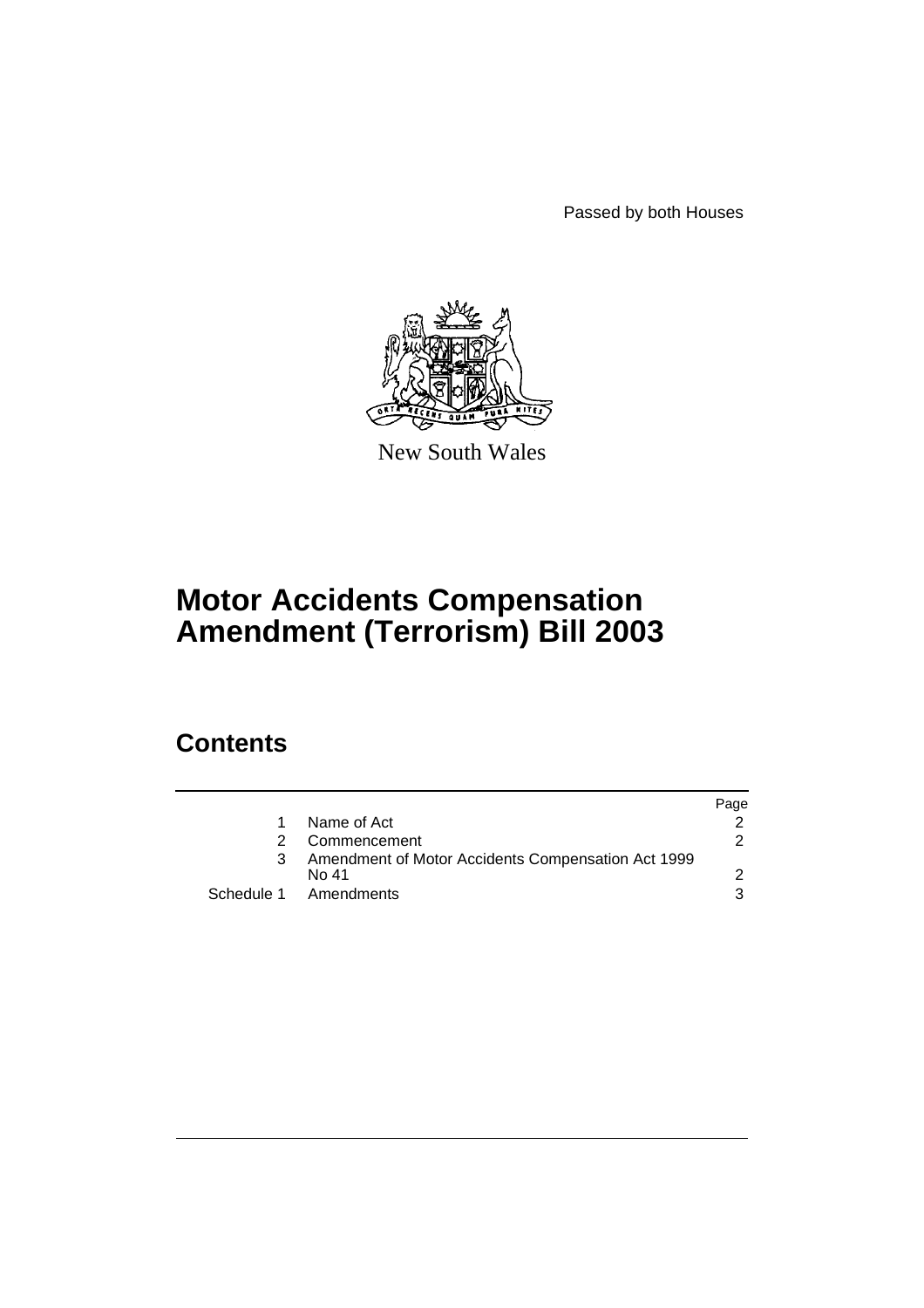*I certify that this PUBLIC BILL, which originated in the LEGISLATIVE ASSEMBLY, has finally passed the LEGISLATIVE COUNCIL and the LEGISLATIVE ASSEMBLY of NEW SOUTH WALES.*

> *Clerk of the Legislative Assembly. Legislative Assembly, Sydney, , 2003*



New South Wales

# **Motor Accidents Compensation Amendment (Terrorism) Bill 2003**

Act No , 2003

An Act to amend the *Motor Accidents Compensation Act 1999* to provide that the exclusion of acts of terrorism from the compulsory third-party insurance coverage under that Act and from claims against the Nominal Defendant will operate until a date appointed by proclamation.

*I have examined this Bill, and find it to correspond in all respects with the Bill as finally passed by both Houses.*

*Chairman of Committees of the Legislative Assembly.*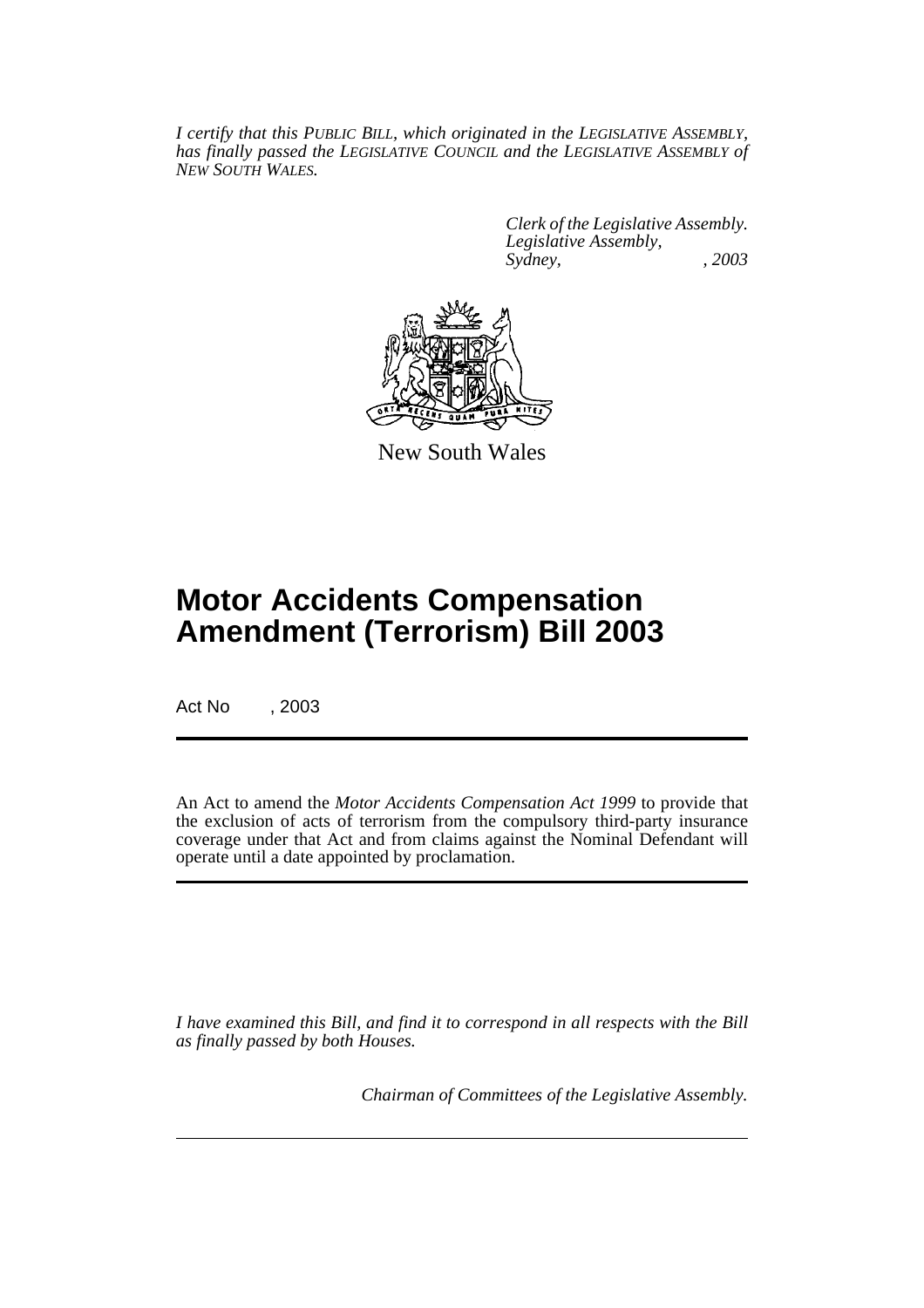### **The Legislature of New South Wales enacts:**

### **1 Name of Act**

This Act is the *Motor Accidents Compensation Amendment (Terrorism) Act 2003*.

#### **2 Commencement**

This Act commences on the date of assent.

### **3 Amendment of Motor Accidents Compensation Act 1999 No 41**

The *Motor Accidents Compensation Act 1999* is amended as set out in Schedule 1.